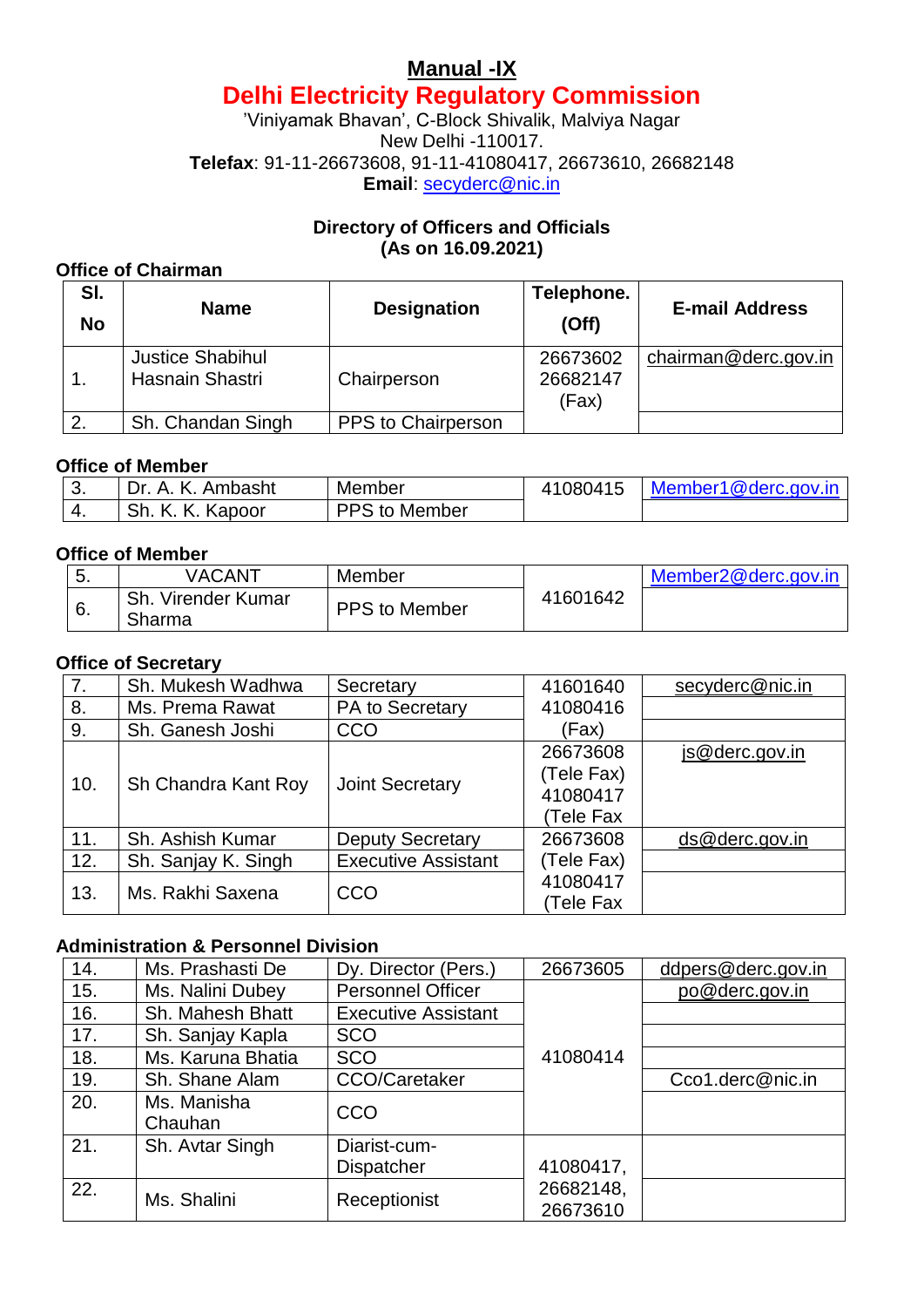## **Finance and Pay & Accounts Division**

| 23. | Sh. V. B. Nagappan   | Advisor (Finance)                       | 26673603 | advfin@derc.gov.in |
|-----|----------------------|-----------------------------------------|----------|--------------------|
| 24. | Ms. Shivani Malhotra | Advisor<br><b>PA</b><br>to<br>(Finance) |          |                    |
| 25. |                      | Dy. Director (P&A)                      |          | ddpa@derc.gov.in   |
| 26. | Sh. Puneet Gupta     | Asstt.<br>Accounts<br><b>Officer</b>    | 26683877 | aao@derc.gov.in    |
| 27. | Sh. Pawan Kumar      | Cashier                                 |          |                    |
| 28. | Sh. Ravinder Kumar   | CCO                                     |          |                    |

## **Consumer Assistance Division**

| 29. | Ms. Asmita Dhillon      | Dy. Director (CA) | 26673276 | ddca@derc.gov.in |
|-----|-------------------------|-------------------|----------|------------------|
| 30. | Ms. Sangeeta<br>Virmani | PA to DD (CA)     |          |                  |

## **Tariff Division**

| 31. | <b>VACANT</b>                   | Executive<br><b>Director</b><br>(Tariff) | 41601674                                         | dirtariff@derc.gov.in |
|-----|---------------------------------|------------------------------------------|--------------------------------------------------|-----------------------|
| 32. | Sh. Ashok Gauba                 | PA to ED (T)                             |                                                  |                       |
| 33. | Sh. Himanshu<br>Chawla          | Jt. Director<br>(Tariff Engg.)           | 26680433                                         | jdte@derc.gov.in      |
| 34. | Sh. S. Kalyana<br>Venkatesan    | Jt. Director<br>(Tariff Finance)         | 26673601                                         |                       |
| 35. | Ms Sumiti Mahajan               | Director (TA &<br>Dy.<br>FA)             | *26673608<br>(Tele Fax)<br>41080417<br>(Tele Fax | ddacfa@derc.gov.in    |
| 36. | Sh. Himanshu<br><b>Bhardwaj</b> | Dy. Director<br>(Tariff-Engg.)           | *26673608<br>(Tele Fax)<br>41080417<br>(Tele Fax | ddte@derc.gov.in      |
| 37. | Ms. Geetika Gupta               | Dy. Director (Tariff-<br>Engg.)          | 26673608<br>(Tele Fax)<br>41080417<br>(Tele Fax) | ddte2@derc.gov.in     |
| 38. | Sh. Rohit Kumar<br>Gururani     | Dy. Director (Tariff-<br>$Eco.$ )        | 26673608<br>(Tele Fax)<br>41080417<br>(Tele Fax) |                       |
| 39. | Sh. Pradeep Singh               | PA to DD(T-E) & DD<br>$(T-Eco)$          |                                                  |                       |
| 40. | Ms. Bharti Bhatnagar            | SCO to JD (T-E)                          |                                                  |                       |
| 41. | Ms. Sapna                       | SCO to JD (T-F)                          |                                                  |                       |